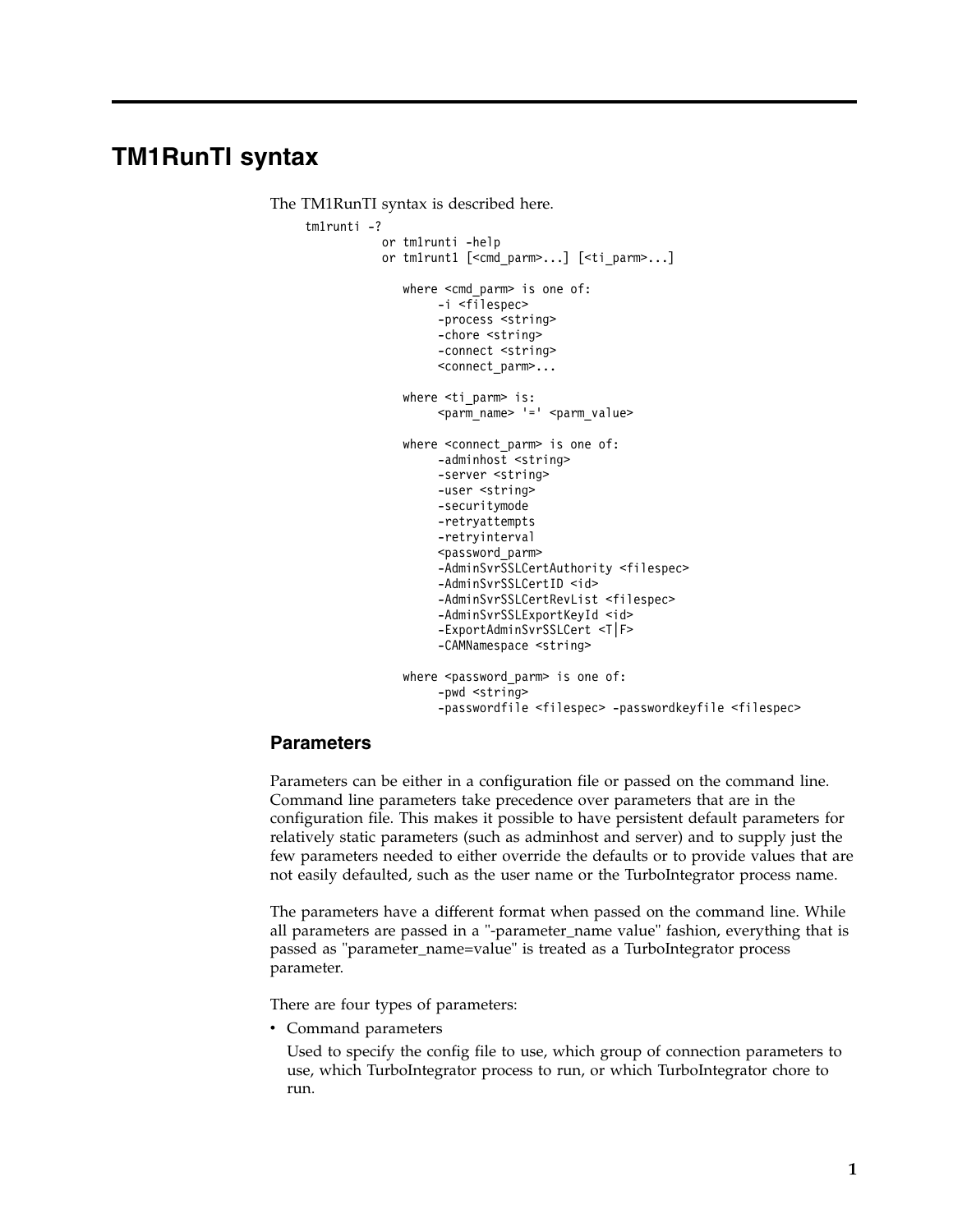Only one command parameter should be specified at a time. If both a -process and -chore are present on the command line, TM1RunTI will run the TurboIntegrator process and ignore the -chore parameter.

• Connection parameters

Used to specify the servername, username and other information needed to connect to the Cognos TM1 server.

• Password parameters

Can either be a username and plain text password or can be a filename containing an encrypted password and associated keyfile used for decryption.

• TurboIntegrator parameters

Passed to the named TurboIntegrator.

Parameters specified on the command line must begin with dash (-) or slash (/). The parameter value is separated from the parameter name by a space, and the value can be specified as is or in quotes (if there are embedded spaces).

For example:

```
tm1runti –server MyTM1Server –username John –pwd "my secret"
   ti parm1=yes ti parm2="my value"
```
## **TM1RunTI Parameters**

|           | Description<br>Value/Required/Default                                                                                                                                        |  |
|-----------|------------------------------------------------------------------------------------------------------------------------------------------------------------------------------|--|
| Parameter |                                                                                                                                                                              |  |
| h         | Path to configuration files                                                                                                                                                  |  |
|           | String/No/None                                                                                                                                                               |  |
| connect   | This parameter can be used to specify a section in the<br>configuration file containing parameters used to make server<br>connections, such as user, pwd, CAMnamespace, etc. |  |
|           | String/No/None                                                                                                                                                               |  |
| process   | Name of the TurboIntegrator process to call.                                                                                                                                 |  |
|           | String/No/None                                                                                                                                                               |  |
| chore     | Name of the TurboIntegrator chore to call.                                                                                                                                   |  |
|           | String/No/None                                                                                                                                                               |  |
| help      | Display help text to the command window (stdout).                                                                                                                            |  |
|           | not applicable/No/not application                                                                                                                                            |  |
| ?         | Display a synopsis of command line parameters to the<br>command window (stdout).                                                                                             |  |
|           | not applicable/No/not application                                                                                                                                            |  |

### **Connect Parameters**

Connect parameters are common among TM1 tools, and can be defined in their own section to enhance reuse and avoid the effort and risks associated with maintaining multiple copies.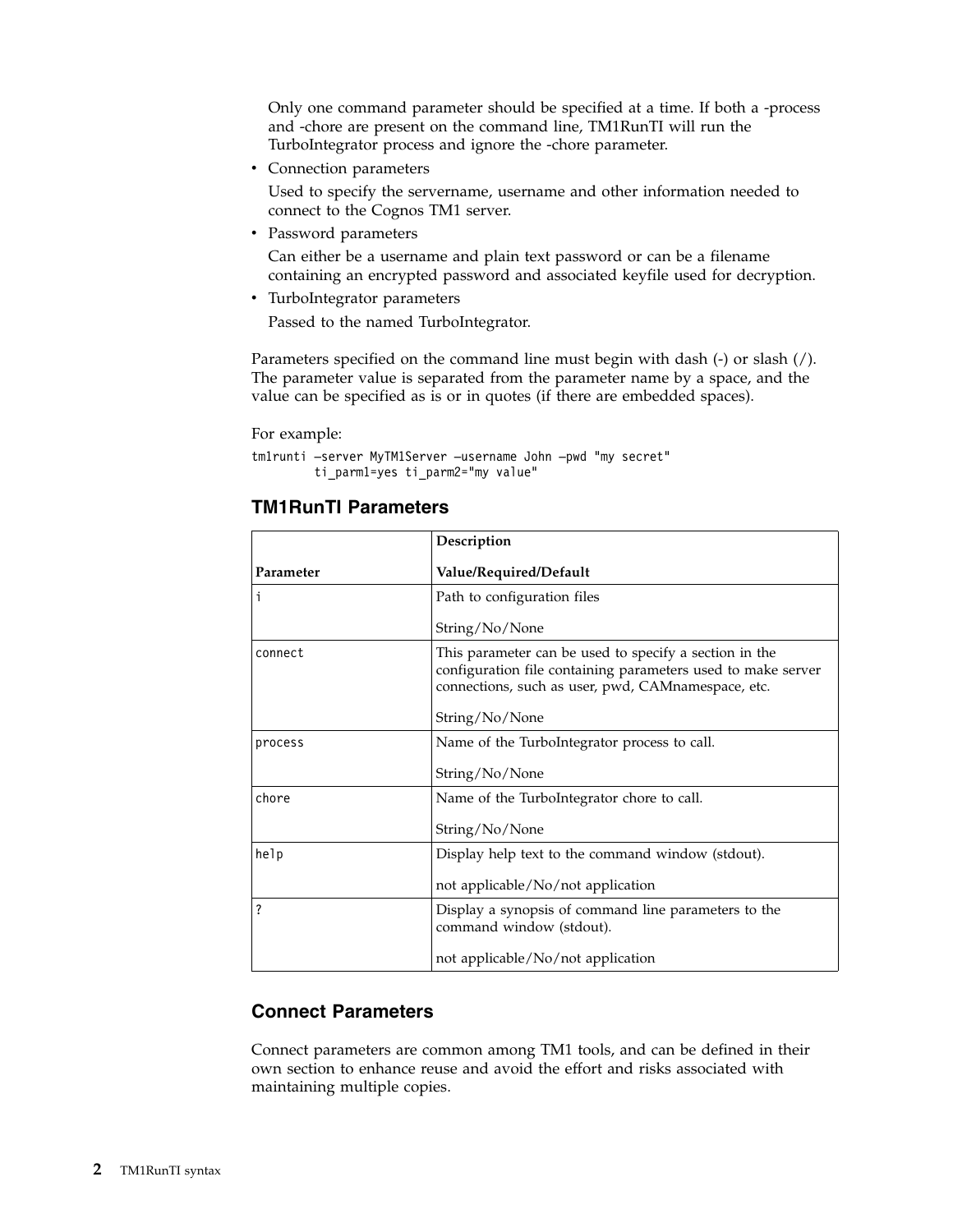| Parameter                | Value/Required/<br>Default                           | Description                                                                                                                                                                                                                                                                                                                                                                                                                                                        |
|--------------------------|------------------------------------------------------|--------------------------------------------------------------------------------------------------------------------------------------------------------------------------------------------------------------------------------------------------------------------------------------------------------------------------------------------------------------------------------------------------------------------------------------------------------------------|
| adminhost                | String/No/None                                       | Cognos TM1 admin host                                                                                                                                                                                                                                                                                                                                                                                                                                              |
| sever                    | String/No/None                                       | Cognos TM1 server name                                                                                                                                                                                                                                                                                                                                                                                                                                             |
| user                     | String/No/None                                       | Cognos TM1 or CAM name                                                                                                                                                                                                                                                                                                                                                                                                                                             |
| AdminSvrSSLCertAuthority | String/No/none                                       | The full path of the certificate<br>authority file that issued the<br>Cognos TM1 Admin Server's<br>certificate                                                                                                                                                                                                                                                                                                                                                     |
| AdminSvrSSLCertID        | String/No/none:<br>API Default is:<br>tmladminserver | The name of the principal to<br>whom the Cognos TM1 Admin<br>Server's certificate is issued.<br>Note: The value of this parameter<br>should be identical to the<br>SSLCertificateID parameter in the<br>Tmladmsrv.ini file.                                                                                                                                                                                                                                        |
| AdminSvrSSLCertRevList   | String/No/None                                       | The full path of the certificate<br>revoca-tion file issued by the<br>certificate authority that originally<br>issued the Cognos TM1 Admin<br>Server's certificate. A certificate<br>revocation file will only exist in<br>the event a certificate had been<br>revoked.                                                                                                                                                                                            |
| ExportAdminSvrSSLCert    | Boolean/No/F                                         | Specifies whether you want the<br>certificate authority certificate<br>which originally issued the<br>Cognos TM1 Admin Server's<br>certificate to be exported from the<br>Microsoft Windows certificate<br>store at runtime. When this option<br>is selected, you must also set a<br>value for AdminSvrSSLEx-<br>portKeyID as described here. Refer<br>to IBM® Cognos® TM1® Installation<br>and Configuration Guide for<br>appropriate TM1Server<br>configuration. |
| AdminSvrSSLExportKeyId   | String/No/None                                       | The identity key used to export<br>the certificate authority certificate,<br>which originally issued the<br>Cognos TM1 Admin Server's<br>certificate, from the certificate<br>store.<br>This parameter is required only if<br>you choose to use the certificate<br>store by setting<br>ExportAdminSvrSSLCert=T. Refer to<br>IBM Cognos TM1 Installation and<br>Configuration Guide for appropriate                                                                 |